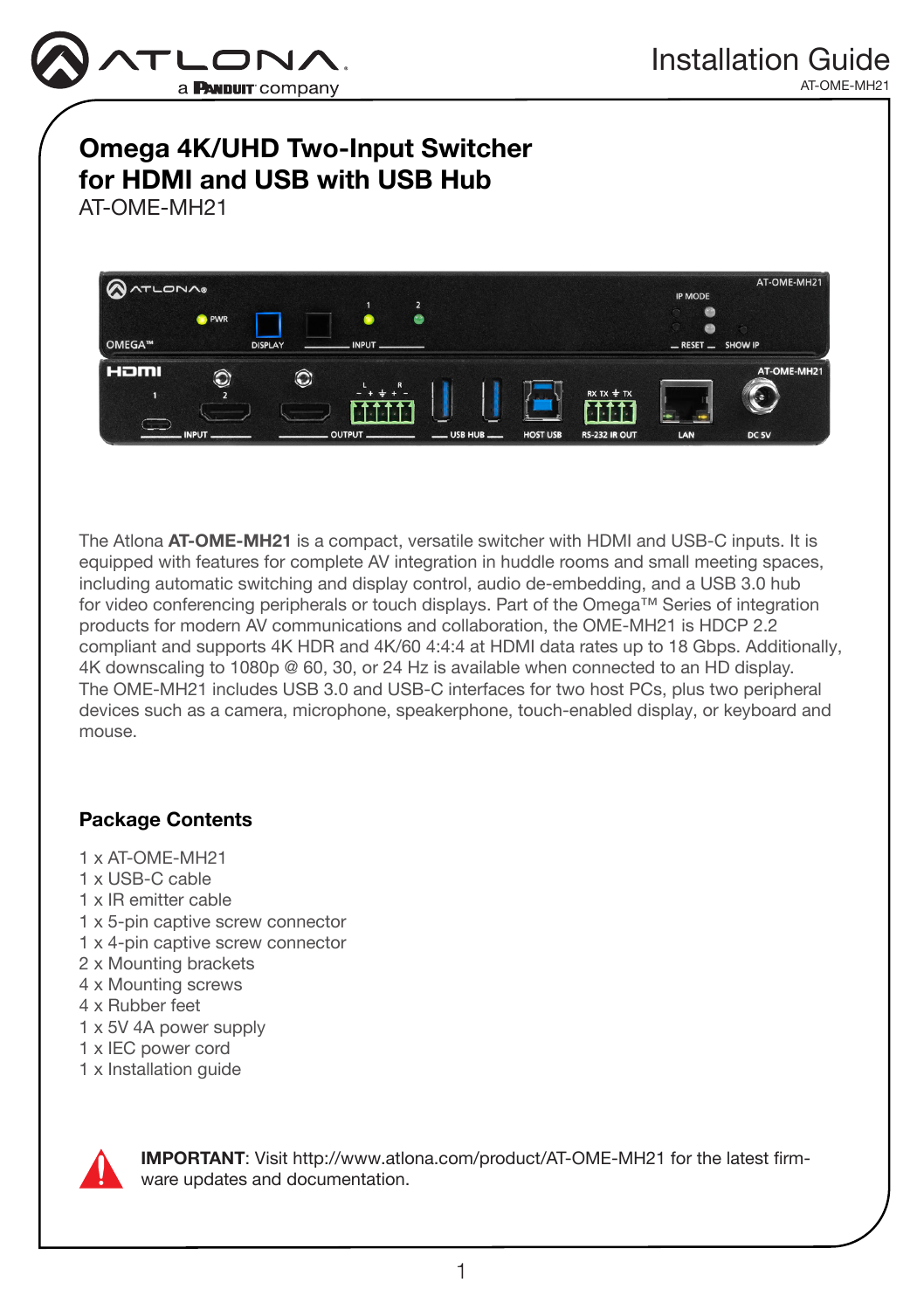



This LED indicator glows solid green when the unit is powered.

### 2 DISPLAY

Press and release this button to toggle power on the connected display.

### 3 INPUT

Press and release this button to toggle between the HDMI and USB-C input. A solid green LED indicator will display the currently active input. Each LED indicator corresponds to the input on the rear panel of the unit.

### 4 IP MODE

Press and release this button, next to the green LED indicator, to switch the IP mode between DHCP and factory static IP modes. The LED indicator will provide the current IP mode. Refer to [IP Configuration \(page 8\)](#page-7-0) for more information.

#### 5 RESET

Press and release this button to reset the unit to factory-default settings. Refer to Resetting [to Factory-Defaults \(page 9\)](#page-8-0) for more information.

#### 6 SHOW IP

Press and release this button to display the IP address of the AT-OME-MH21 on the connected display.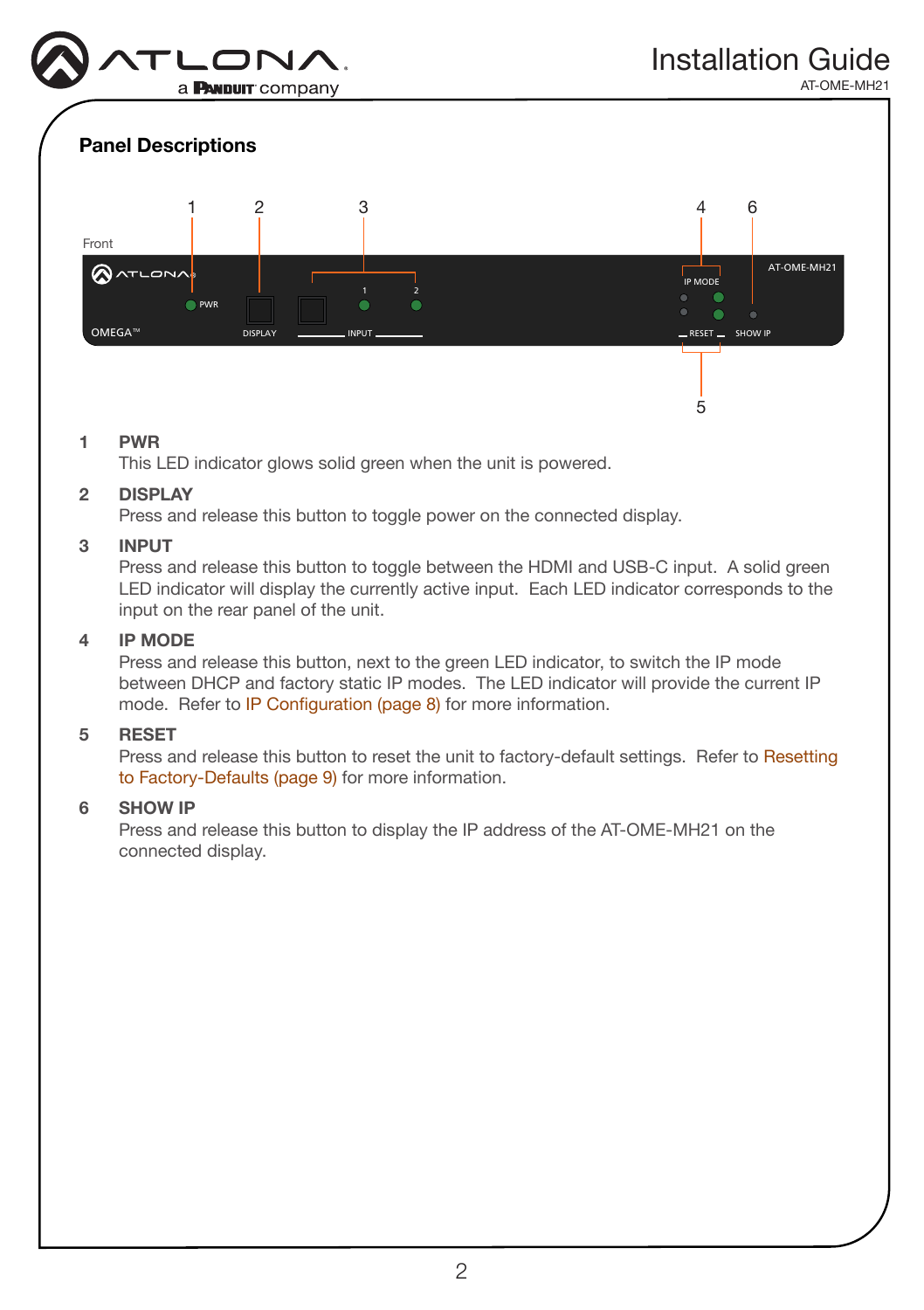

### Panel Descriptions



#### 1 INPUT

Connect a USB-C source to the USB-C port. Connect an HDMI cable from the HDMI port to a UHD/HD source.

#### 2 OUTPUT

Connect an HDMI cable from the HDMI output to a display or other sink device. Connect an audio output device to this port using the included 5-pin captive screw block. Refer to [Audio Output Connector \(page 4\)](#page-3-0) for wiring information.

### 3 USB HUB

Connect a USB device to each of these ports.

#### 4 HOST USB

Connect to a computer using a USB-B to USB-A cable.

#### 5 RS-232 / IR OUT

Connect the included 4-pin captive screw block to this receptacle. The RS-232 port provides RS-232 control for the AT-OME-MH21 and the connected display. Refer to [RS-232](#page-4-0)  [and IR \(page 5\)](#page-4-0) for more information.

#### 6 LAN

Connect an Ethernet cable to this port to control the unit and/or to pass Ethernet to a local device.

#### 7 DC 5V

Connect the included locking 5 V DC power supply to this power receptacle.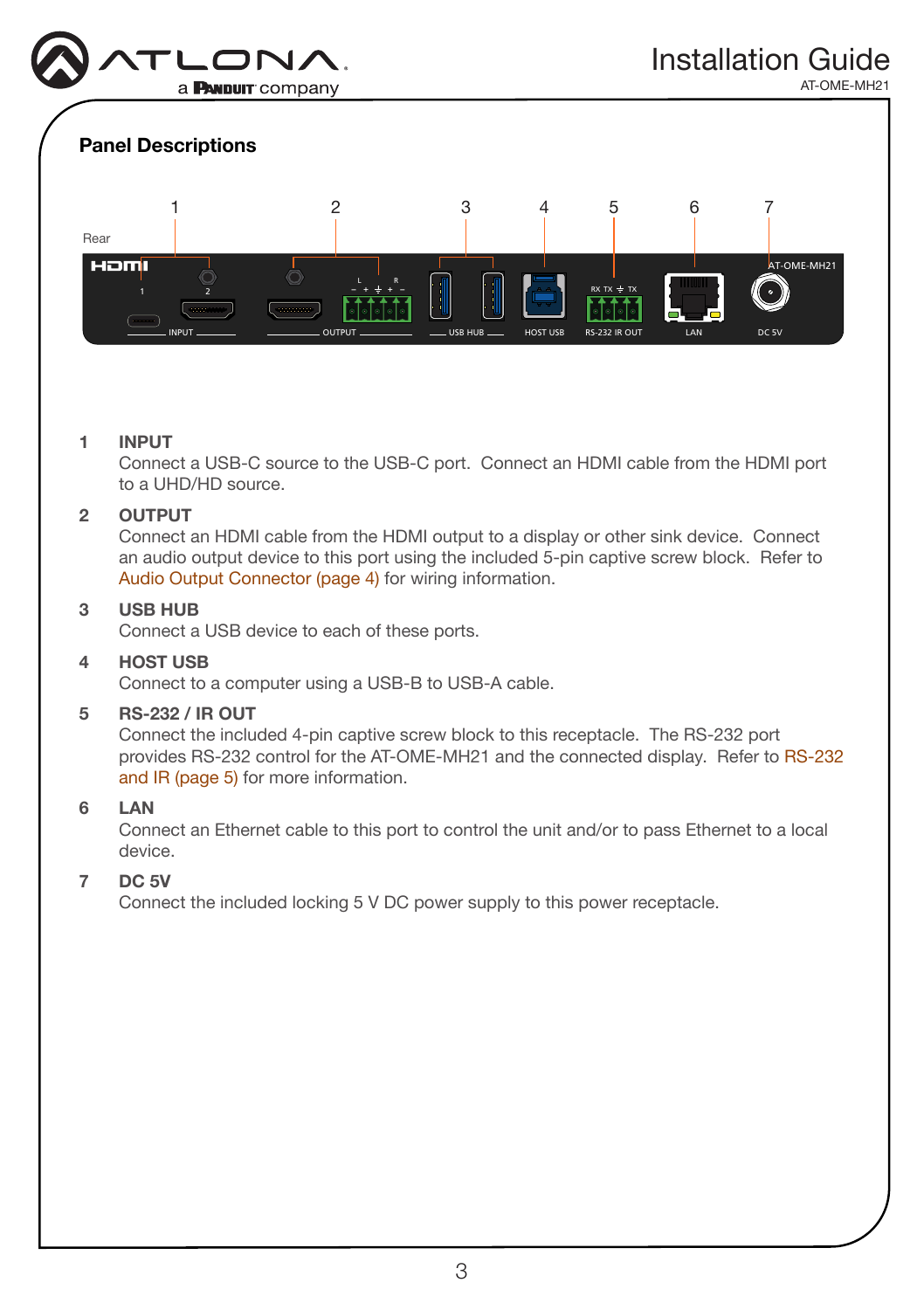

# <span id="page-3-0"></span>Audio Output Connector

The AT-OME-MH21 provides two-channel LPCM audio de-embedding of the source device, using a dedicated audio output port.



- 1. Use wire strippers to remove a portion of the cable jacket.
- 2. Remove at least 3/16" (5 mm) of insulation from each of the wires.
- 3. Insert the wires into the correct terminals using the included 5-pin captive screw connector.
- 4. Attach the 5-pin connector block to the **OUTPUT** audio port on the AT-OME-MH21.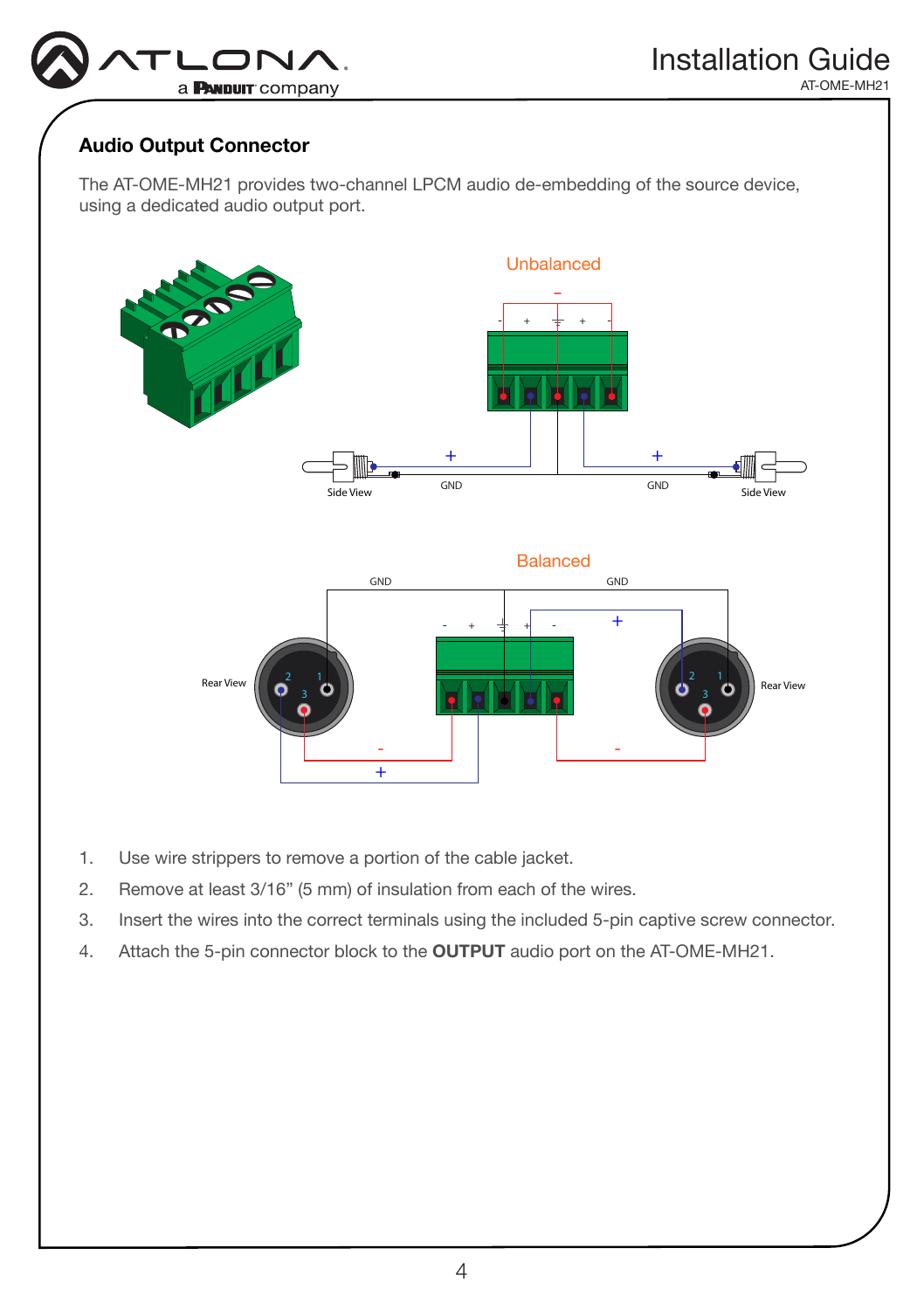

# <span id="page-4-0"></span>RS-232 and IR

The AT-OME-MH21 provides control using RS-232 and/or IR. This step is optional.

- 1. Use wire strippers to remove a portion of the cable jacket.
- 2. Remove at least 3/16" (5 mm) from the insulation of the RX, TX, and GND wires for the RS-232 connection.
- 3. Insert the TX, RX, and GND wires into correct terminal using one of the included 4-pin captive screw connectors.
- 4. Repeat step 2 for the S and GND wires for the IR connection.
- 5. Insert the S (signal) wire in to the TX terminal and the ground wire to the GND terminal.
- 6. Tighten the captive screws to secure the wires in place. Do not over-tighten or use hightorque devices to prevent damage to the connector block.



NOTE: Typical DB9 connectors use pin 2 for TX, pin 3 for RX, and pin 5 for ground. On some devices functions of pins 2 and 3 are reversed. Note that the signal (S) pin for the IR is labeled as "TX" on the port.



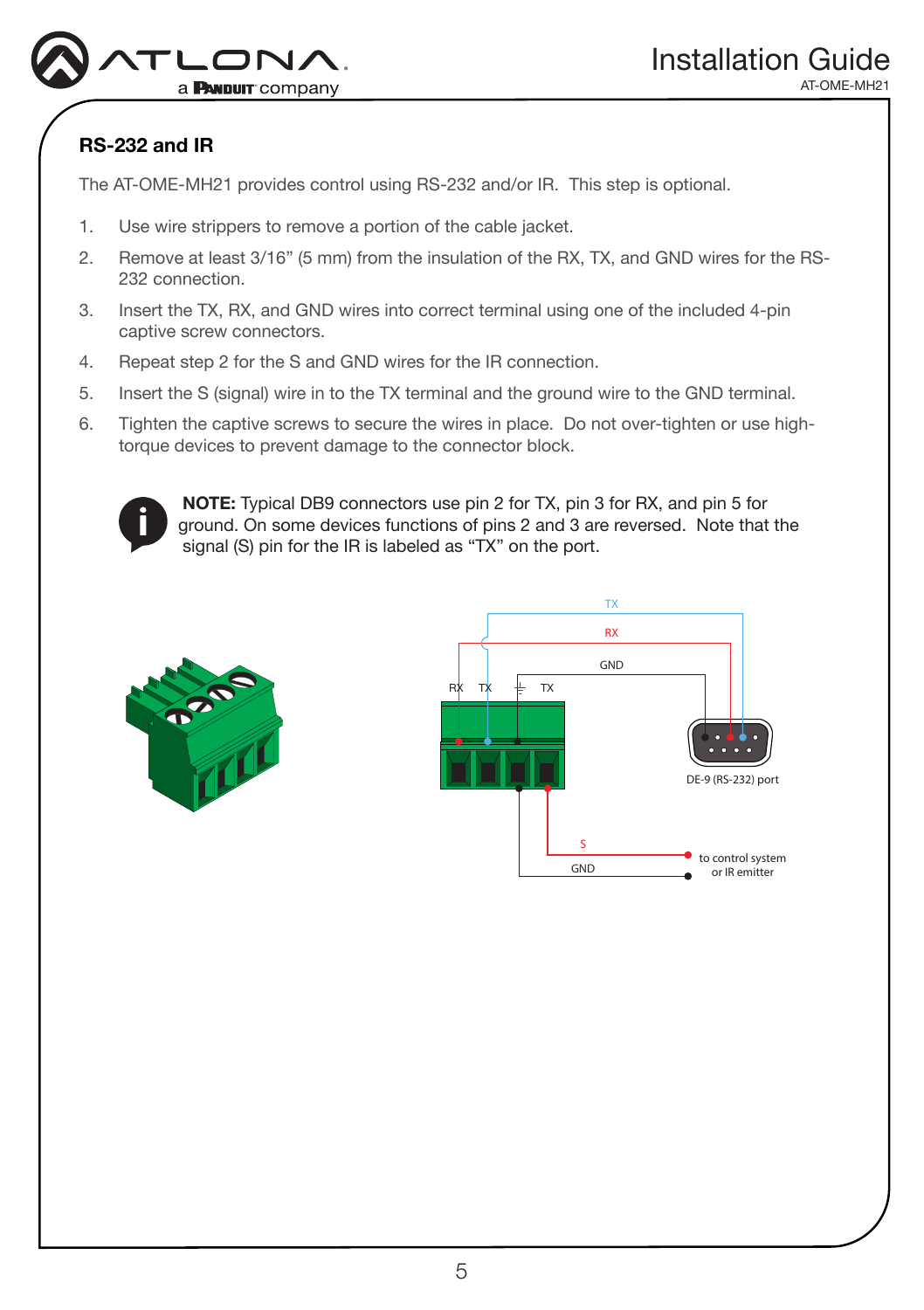

## Installation

- 1. Connect a USB-C device to the **INPUT 1** port.
- 2. Connect an HDMI cable from the **INPUT 2** port to a UHD/HD source device.
- 3. Connect an HDMI cable from the HDMI OUTPUT port to a display device.
- 4. OPTIONAL: Connect an audio output device to this port using the included captive screw block. Refer to [Audio Output Connector \(page 4\)](#page-3-0) for wiring information.
- 5. Connect up to two USB devices to the USB HUB ports.
- 6. Connect a computer to the HOST USB port, using a USB-A to USB-B cable.
- 7. OPTIONAL: Connect a serial cable from RS-232 port to a display device. Refer to [RS-232](#page-4-0)  [and IR \(page 5\)](#page-4-0) for wiring information. Connect an IR emitter to the IR OUT port.
- 8. Connect an Ethernet cable to the LAN port to control the AT-OME-MH21.
- 9. Connect the included 5 V DC power supply from this receptacle to an available AC outlet.

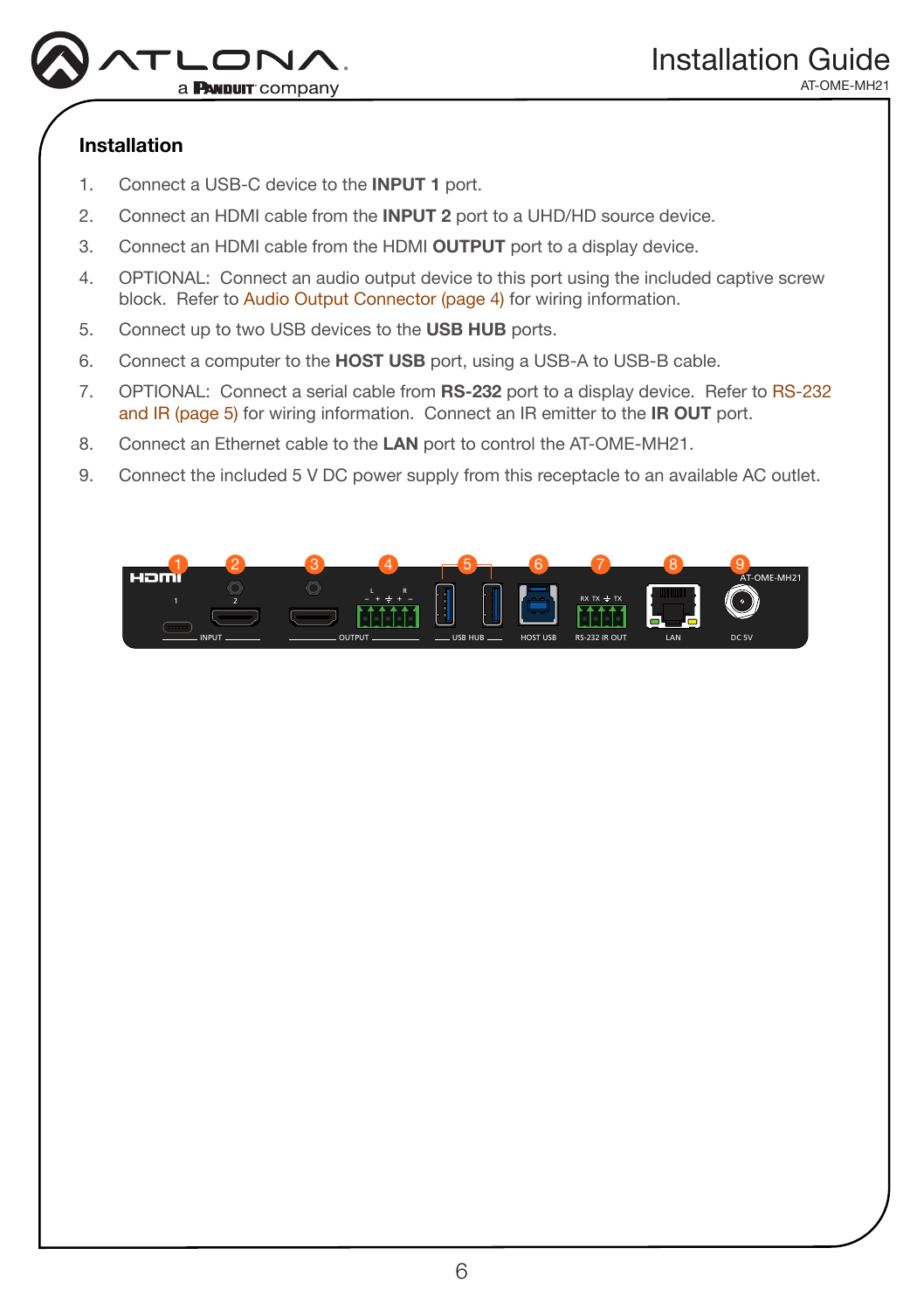

### Mounting Instructions

The AT-OME-MH21 includes two mounting brackets, which can be used to attach the unit to any flat surface. Use the two enclosure screws, on the sides of the unit to attach the mounting brackets.



IMPORTANT: When mounting the AT-OME-MH21, ensure the mounting height does not exceed 2 meters (6.56 feet).

- 1. Using a small Phillips screwdriver, remove the two screws from the left side of the enclosure.
- 2. Position one of the mounting brackets, as shown below, aligning the holes on the side of the enclosure with one set of holes on the mounting bracket.
- 3. Use the screws from Step 1 to attach the mounting bracket.



- 4. Repeat steps 1 and 2 to attach the second mounting bracket to the opposite side of the unit.
- 5. Mount the unit to a flat surface using the oval-shaped holes, on each mounting bracket. If using a drywall surface, a #6 drywall screw is recommended.





NOTE: Mounting brackets can also be inverted to mount the unit under a table or other flat surface.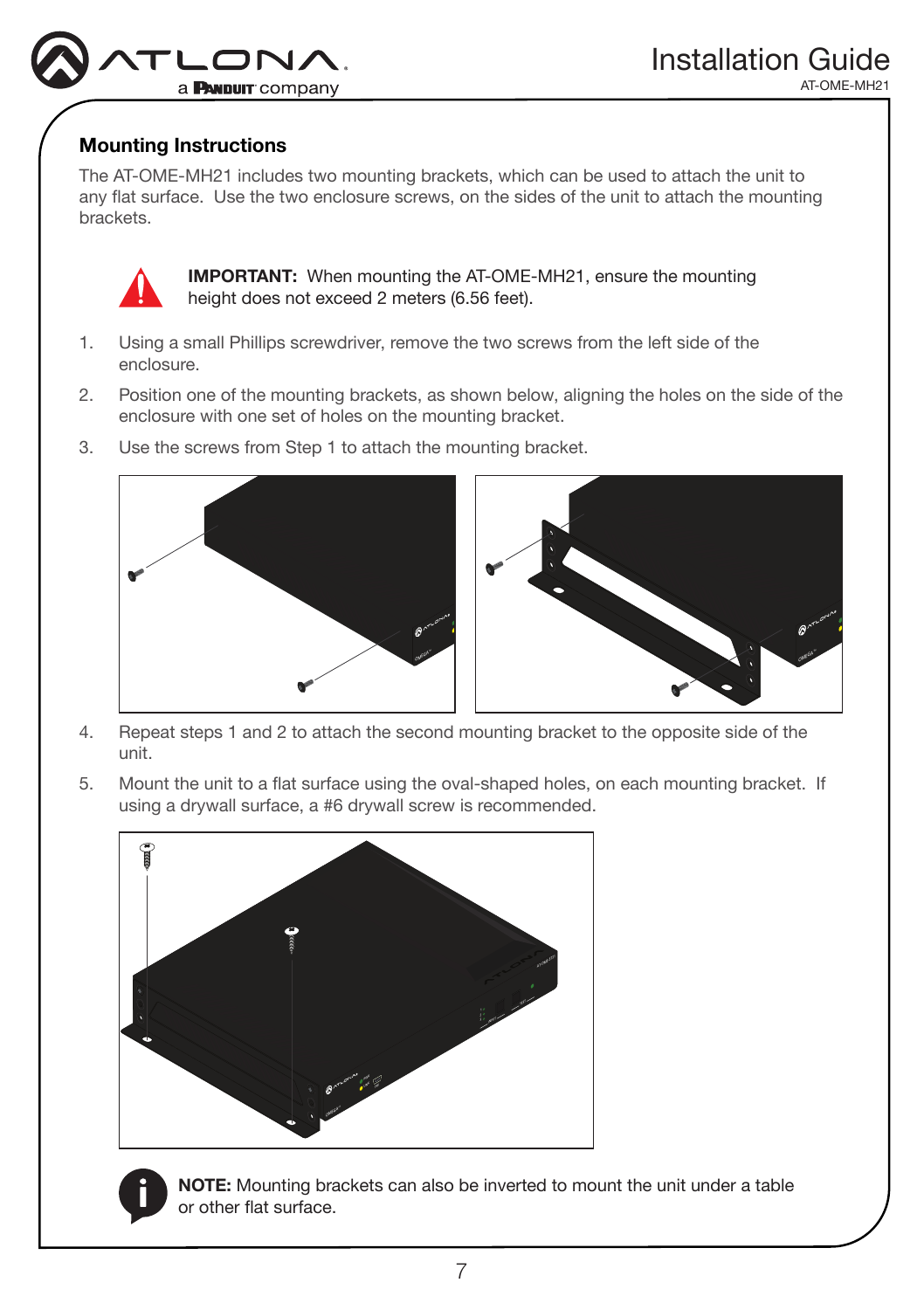

# <span id="page-7-0"></span>IP Configuration

The AT-OME-MH21 is shipped with DHCP enabled. Once connected to a network, the DHCP server (if available), will automatically assign an IP address to the unit. If the AT-OME-MH21 is unable to detect a DHCP server within 15 seconds, then the unit will use a self-assigned IP address within the range of 169.254.xxx.xxx.

Use an IP scanner, along with the MAC address on the bottom of the unit, to identify the unit on the network. If a static IP address is desired, the unit can be switched to factory static IP mode. The default static IP address is 192.168.1.254.

#### Switching the IP mode

- 1. Make sure the AT-OME-MH21 is powered
- 2. Press and hold the **IP MODE** button, on the rear of the unit, for approximately five seconds.



1 2002 Batter of the sactor of the CLB indicate, next to the **in three L** Batteri, begins to hability green. The number of flashes will indicate the currently selected IP mode. If set to static IP 3. Release the button once the LED indicator, next to the IP MODE button, begins to flash  $\mathcal{L}$  Hub Host use  $\mathcal{L}$  is a contract use  $\mathcal{L}$ mode, then the IP address will be set to 192.168.1.254, by default.

| IP MODE LED flashes | Description!           |
|---------------------|------------------------|
| Two                 | DHCP mode              |
| <b>Three</b>        | Factory static IP mode |

#### Displaying the IP Address

To display the IP address of the AT-OME-MH21, on the connected display, press and release the **SHOW IP** button on the front panel.

|                                           |                                                | <b>SHOW IP button</b>                                             |
|-------------------------------------------|------------------------------------------------|-------------------------------------------------------------------|
| <b>ATLONA®</b><br>$\bullet$ PWR<br>OMEGA™ | $\overline{2}$<br>o<br>- 1<br>DISPLAY<br>INPUT | AT-OME-MH21<br>IP MODE<br>۰<br>$\bullet$<br>۰<br>_RESET _ SHOW IP |
|                                           |                                                |                                                                   |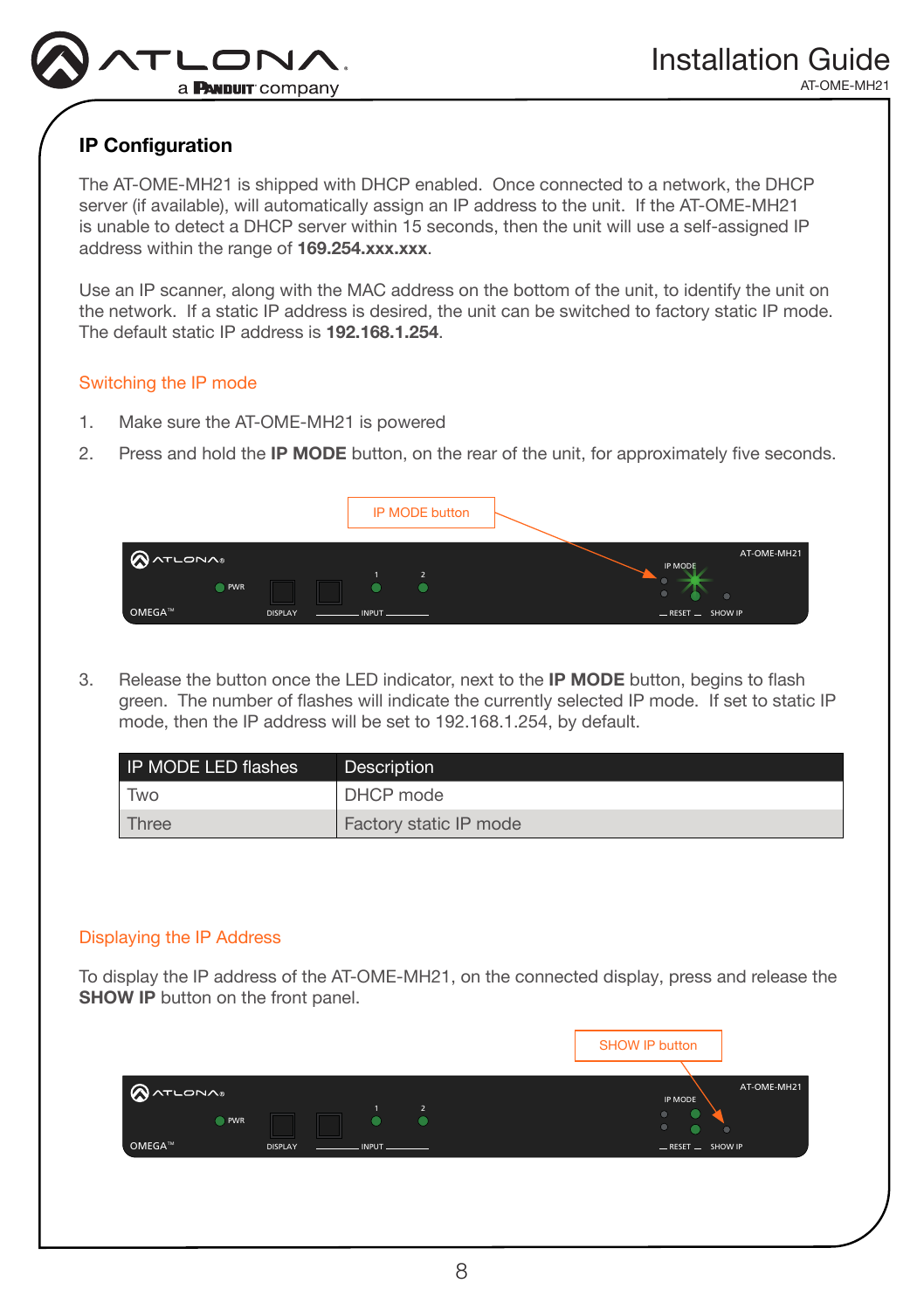

### <span id="page-8-0"></span>Resetting to Factory-Defaults

To reset the AT-OME-MH21 to factory-default settings, press and hold the RESET button for approximately 5 seconds. Release the button when the RESET LED indicator begins to flash. The LED indicator will flash three times to indicate that the reset procedure has completed.



# Velocity™ with Integrated AMS

For easy configuration of Atlona devices, Velocity with Integrated AMS is available from https:// atlona.com/AMS for free. Once AMS has been setup, following the instructions below.

- 1. Open a browser on the same network as Velocity with Integrated AMS and go to the IP address of Velocity with Integrated AMS. View the Velocity with Integrated AMS installation instructions on how to find the IP of the software, if necessary.
- 2. Enter the login information on the Velocity with Integrated AMS web page, then click the Login button.
- 3. View the AT-OME-MH21 manual for routing and configuration information.

### Web Server

The AT-OME-MH21 includes a built-in web server, which allows easy management and control of all features. Follow the instructions below to access the web server.

- 1. Set the IP mode of the AT-OME-MH21. Refer to [IP Configuration \(page 8\)](#page-7-0) for more information.
- 2. Connect an Ethernet cable from the LAN port on the AT-OME-MH21 to the Local Area Network (LAN).
- 3. Connect an HDMI cable from the AT-OME-MH21 to a display, then press the SHOW IP button on the front panel to display the IP address.
- 4. Launch a web browser and enter the IP address of the unit.
- 5. The AT-OME-MH21 Registration page will be displayed.
- 6. Enter the username, password, and confirm the password on the registration page to register the device. The password must contain a minimum of 8 characters, including 1 uppercase, 1 lowercase, and 1 numeric character.
- 7. Click on Register button.
- 8. The AT-OME-MH21 Login page will be displayed.
- 9. Enter the username and password login credentials that were entered during the registration process.
- 10. Click the Login button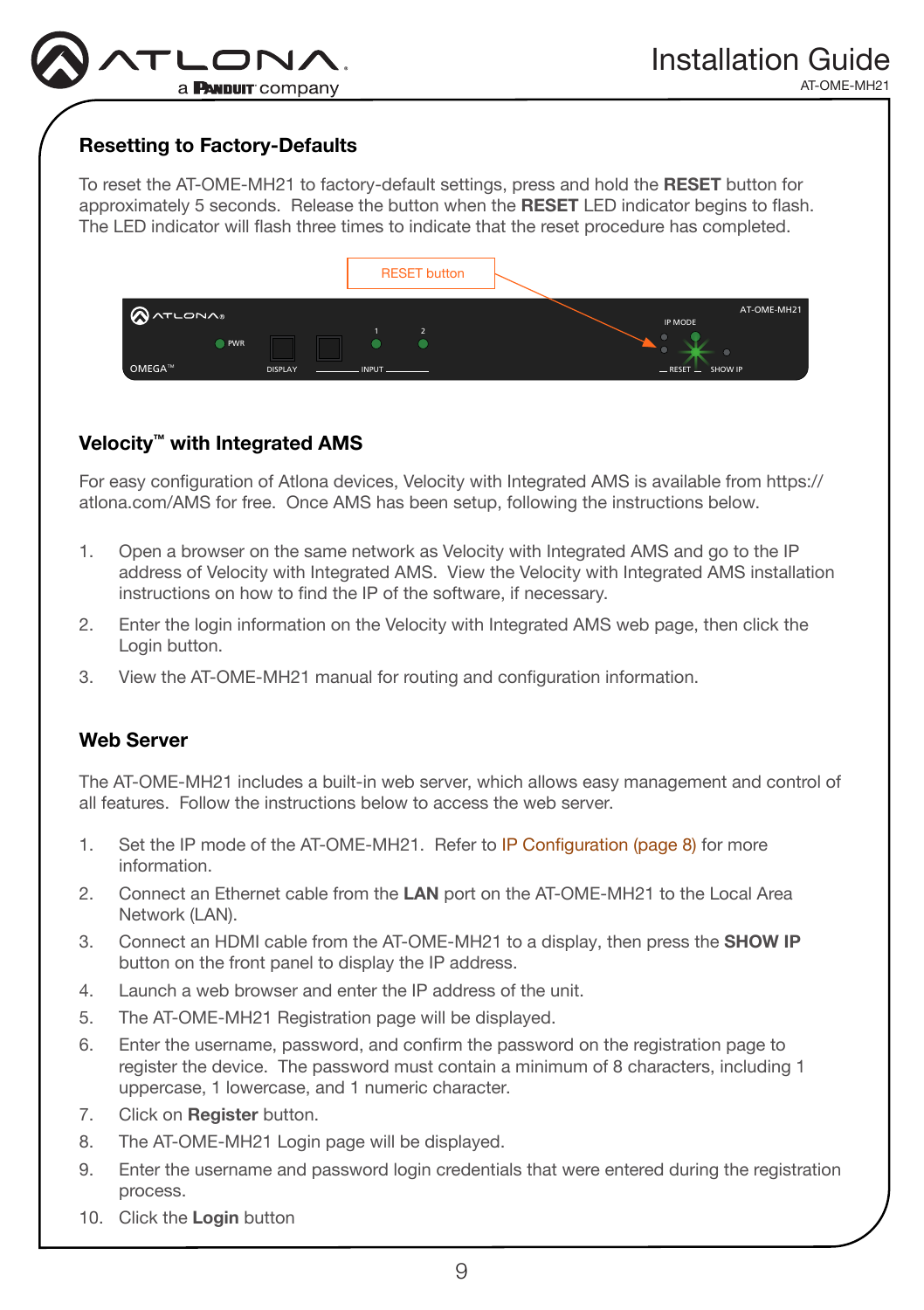# Front Panel LED Indicators

The LED indicators on both the front and rear of the unit provide basic information on the current status of the unit.

| <b>PWR</b>  | Description                                                      |
|-------------|------------------------------------------------------------------|
| Solid green | Unit is receiving power using the optional 24 V DC power supply. |
| <b>Off</b>  | Unit is not powered.                                             |

|             | Description                                |
|-------------|--------------------------------------------|
| Solid green | The input is the currently selected input. |
| <b>Off</b>  | The input is not selected.                 |

| IP MODE            | <b>Description</b>                                                                                                                                                                                               |
|--------------------|------------------------------------------------------------------------------------------------------------------------------------------------------------------------------------------------------------------|
| Flashes green (2x) | Flashes two times to indicate that the unit is being set to<br>DHCP mode. Refer to IP Configuration (page 8) for more<br>information.                                                                            |
| Flashes green (3x) | Flashes three times to indicate that the unit is being set<br>to factory static IP mode. The IP address will be set to<br>192.168.1.254, by default. Refer to IP Configuration (page 8)<br>for more information. |
| Off                | Normal operating mode.                                                                                                                                                                                           |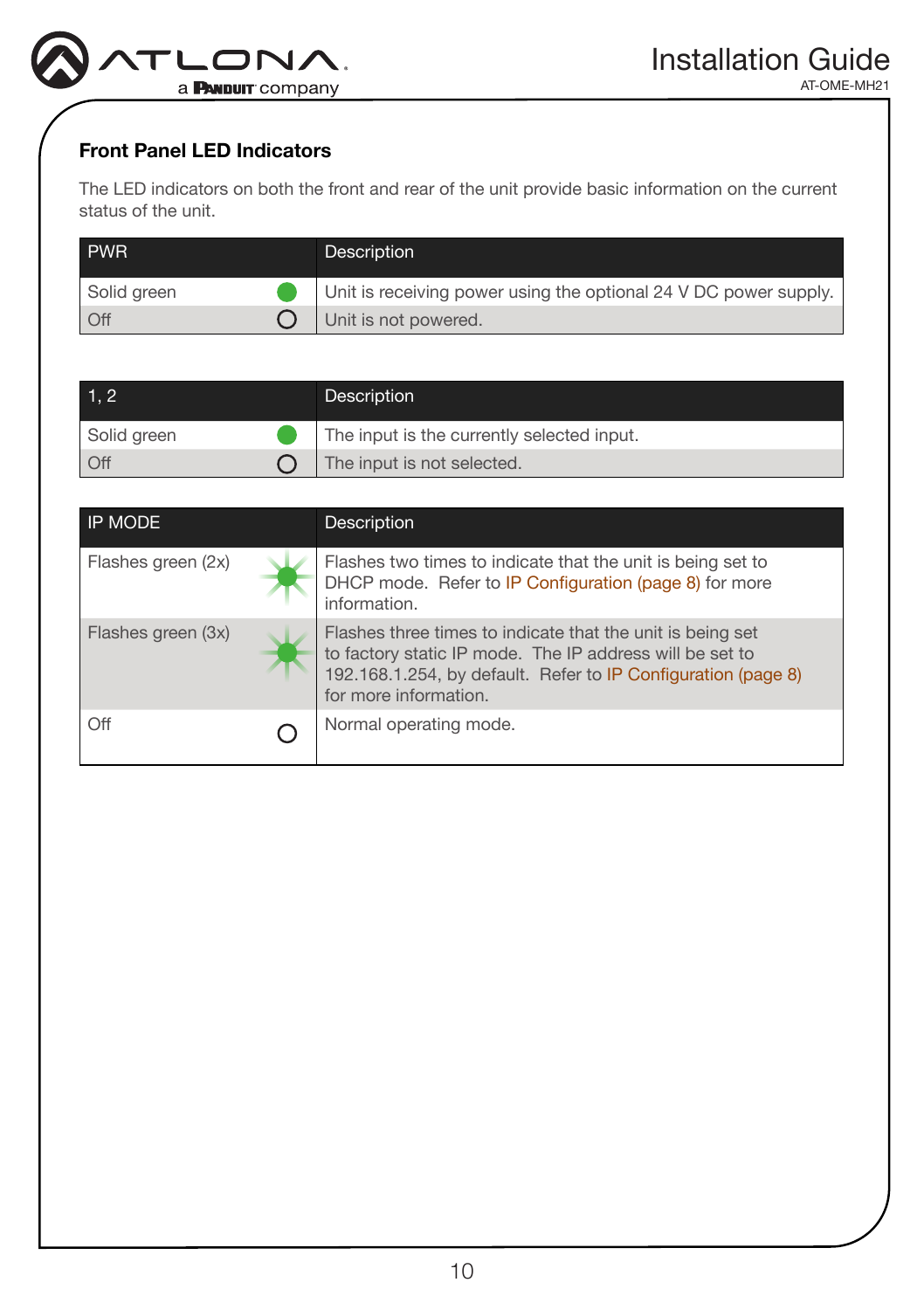

Notes